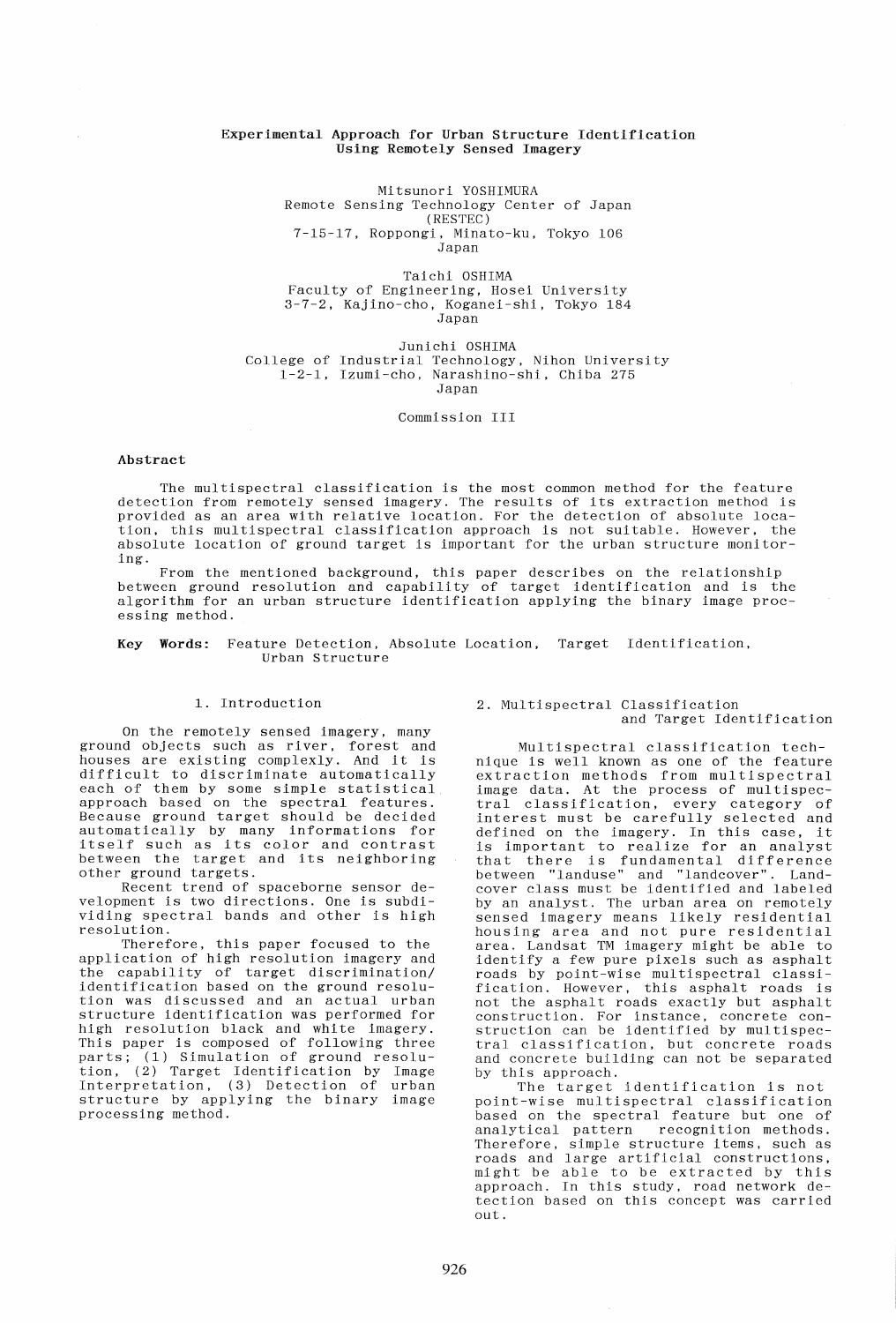## 3. Simulation of Ground Resolution

In order to investigate the capability of target discrimination (roads, large construction) based on the ground resolution, six di fferent resolution black and white imageries were simulated using digital aerial color ortho photograph with 1m resolution.

# 3.1 Used Data and Study Area

The used digital aerial ortho photograph was derived by participating for the campaign of digital image information (exper imental), conducted by geographical survey institute. Fig.1 shows the used digi tal ortho aerial photograph. The specification of this aerial photograph is as follows;

| $(1)$ Observation Date Oct.9, '88 - Nov.1, '88 |                        |               |
|------------------------------------------------|------------------------|---------------|
| (2) Camera System                              |                        | - Wild RC-10A |
|                                                | Focal Length 152.21mm  |               |
|                                                | Image Size 23cm X 23cm |               |
| (3) Altitude                                   | 1.500m                 |               |
| (4) Scale                                      |                        | 1/10,000      |



Digital aerial Photograph of Study Fig.1 Area

The coverage of this study area is from northern edge of Kohoku region to Kanagawa region, Yokohama city, total 4km x 3km area. In this area, Daisan-keihin national toll road with 6 leans, Tokaido-shinkansen (bullet train) are existing.

## 3.2 Simulation of Ground Resolution

Fig.2 shows the procedure how to produce these simulated imageries by an application of HSI transformation.

At first step, RGB-HSI transformation was performed for an original aerial photograph in order to extract three color attributes H,S,I. Three attributes are basic color features. H means hue, S is saturation and I is intensity. Intensity is also the black and white component of color composite imagery and should be given the most effective information for an interpretation of urban structure. According to mentioned reasons, Intensity was used for the simulation of the ground resolution.

At second step, simulated imageries were generated by averaging operation. The ground resolution was decided by the window size of this operation. 2x2 window size could generate 2m resolution imagery. 4x4 window size is 4m, 6x6 is 6m and so on.

|                                       | Digital Aerial Color Photograph        |  |  |
|---------------------------------------|----------------------------------------|--|--|
|                                       | (with 1m resolution, Red, Green, Blue) |  |  |
|                                       |                                        |  |  |
| RGB-HSI Transformation                |                                        |  |  |
| (Red, Green, Blue -> Hue, Saturation, |                                        |  |  |
|                                       | Intensity                              |  |  |
|                                       |                                        |  |  |
| Extraction of Intensity               |                                        |  |  |
| from Three Color Attributes           |                                        |  |  |
|                                       |                                        |  |  |
|                                       |                                        |  |  |
|                                       | Averaging Operation for Intensity      |  |  |
|                                       | (Operation Size:2x2.4x4. 10x10)        |  |  |
|                                       |                                        |  |  |
|                                       | Simulation Imagery Products            |  |  |
|                                       | (with 2, 4, 6, 8, 10m Resolution)      |  |  |

Fig.2 The Procedure for Resolution simulation

Fig.3 shows the four different kinds of imageries for the comparison of ground resolution. Upper left is 2m resolution imagery, upper right is 4m, lower left is 6m, lower right is 8m resolution respectively.



Fig.3 Imageries for Resolution Comparison

### 4. Ground Resolution and Target Identification

# 4.1 Basic Concept of Target Identification

In the case of discriminating some target on the remotely sensed imagery by human eyes, many kinds of informations about its target, such as its own color, about its target, such as its omn coror,<br>contrast with neighboring targets, are used in the same time. Golf course is a typical ground target, and it *is* possible to be easily discriminated by its unique shape and colors.

However, *it* is difficult to identify each ground target by applying point-wise multispectral classification instead of human eyes. Only for large artificial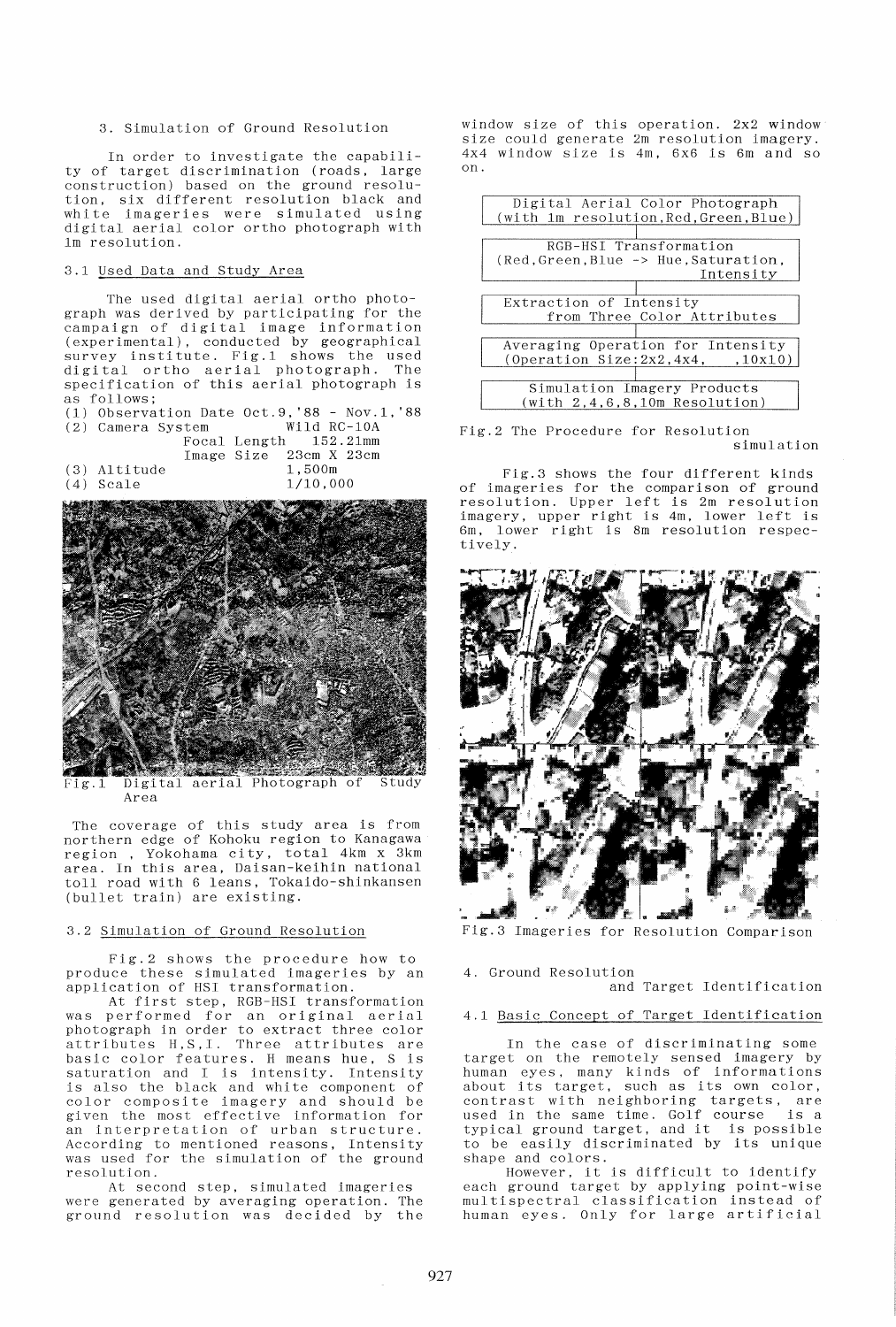constructions, such as large buildings and roads, it might be able to identify automatically by the applying the binary image processing in response to its shape, con- trast and texture.

# 4.2 Target Identification by Image Interpretation

The mechanism for an image interpretation on digital imagery is explained in this paragraph. Fig.4 shows the location of an actual artificial construction on the grid cell. The solid line corresponds to the grid cell on the earth surface and one square is a unit of image data (i.e. one pixel). The dotted line also corresponds to an actual artificial construction ,such as a building.



#### Fig.4 Location of an Actual Artificial Construction on Grid Cell

An actual artificial construction (dotted square) is located on the center of four pixels (square). In every four pixel (square), this construction is occupied a quarter (i.e. 25%) of one pixel. In this case, the construction with the same size as one pixel might not to be able to identify as one target by the above reasons. Therefore minimum target size for identifying as one target is required three or four times larger pixel size than one pixel.

In this study, 2,4,8m resolution imageries were chosen for image interpre-Imageries were chosen for image interpretation: in its interpretation, the capa-<br>bility for the identification of road bility for the reductification of road<br>network and large artificial constructions was investigated. Following results were obtained through the image interpretation for three kinds of imageries.

On 2m resolution imagery, road surface was complicated because of existing vehicles, medium strips and center lines. Therefore this resolution imagery must be provided more detailed informations than road network.

On 4m resolution imagery, most of vehicles were disappeared. This imagery had sufficient image quality for automated target identification by applying the binary image processing.

On 8m resolution imagery, the disconnectivity of roads were appeared at some<br>curve points. However it had lowest image quality for target identification.

The large artificial constructions were easily discriminated for every resolution imagery.

## 4.3 Target Identification by Applying Image Processing

The basic concept of target identification by applying the binary image processing was based on the mechanism of image interpretation. In this process, road network as the most simple structure was adapted for its identification. And road network is most important for an urban structure detection. Fig.5 shows the procedure for extraction of road network by applying the binary image processing.



#### Fig.5 The procedure for Road Network Extraction

On 8m resolution imagery, main roads were possible to be dealt with line prob-<br>lem, consist of few pixels width. consist of few pixels width.

The separation of road surface and others was performed by grey-level thresholding. The data, consists of road surface, was distributed in the range from 68 to 90.

Some parts of detected roads were cut by noises, such as holes and points with small area. In this study, the noise reduction was done before thinning operation and other operation, such as cutting and connecting, was performed by the same method as the contour line detection after thinning. Thinning operation was effective for its width shrinking and detect the center of road.

Target road was extracted by line following operation. This operation could cut line and erase independent points by considering eight components of connectivity for some pixel.

Each extracted road was stored by labeling.

On 2m resolution imagery, main roads were not possible to extract by a line were not possible to extract by a line<br>detection approach because of its dozens of pixels width.

In this paper, the results of this road network identification for 8m resolution imagery were concluded . And they are shown in Fig.6 to Fig.8. Fig.6 is the binary imagery by grey-level thresholding of this study area. Black portion corresponds to road area including some different targets and white is other target. Fig.7 is extracted main road network. On